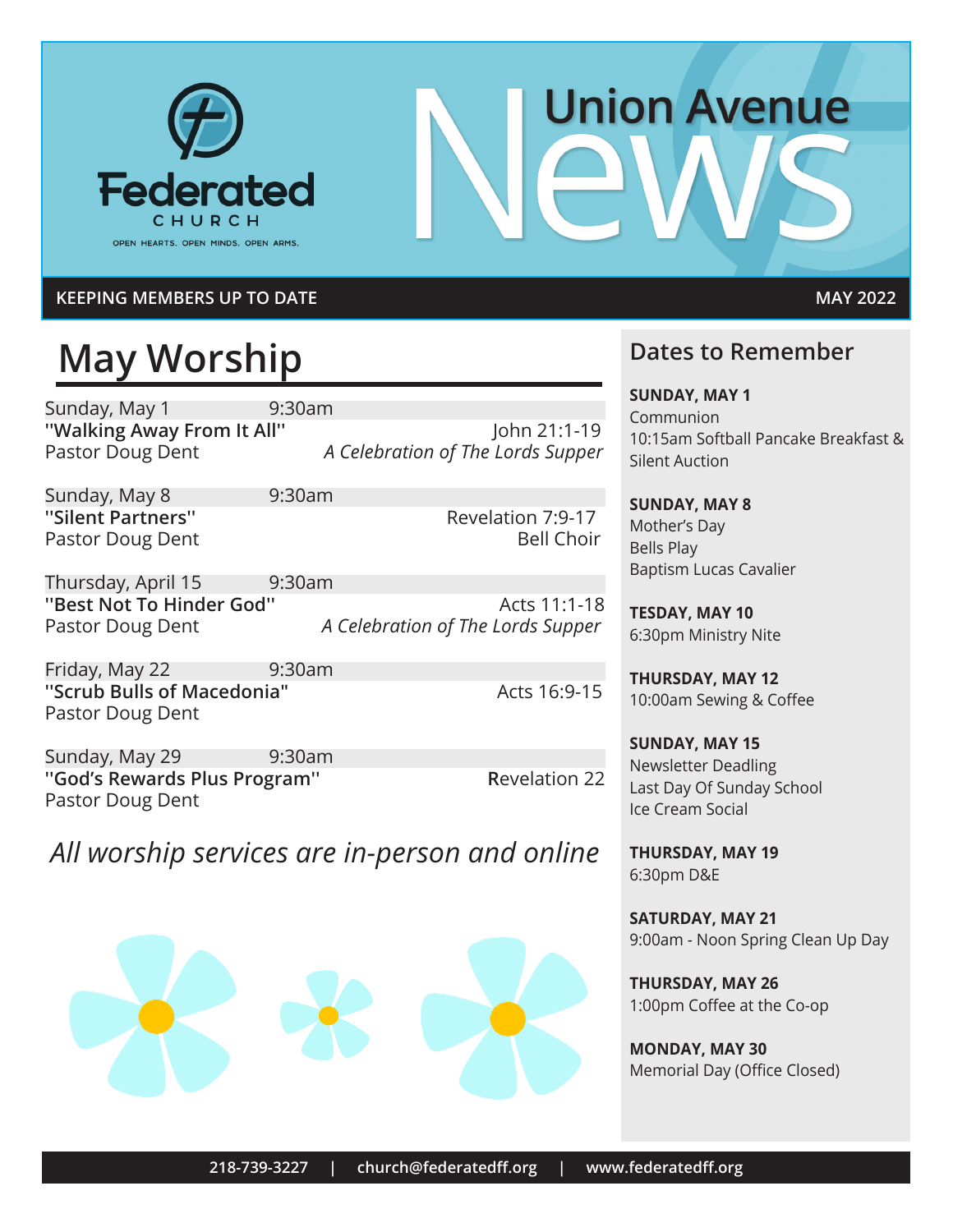

*But in your hearts revere Christ as Lord. Always be prepared to give an answer to everyone who asks you to give the reason for the hope that you have. But do this with gentleness and respect.* 1 Peter 3:15

There is an old kid's song, "I Am the Church," that goes:

*I am the church, you are the church We are the church together All who follow Jesus, all around the world Yes, we're the church together*

*The church is not a building The church is not a steeple The church is not a resting place The church is a people*

Now, more than ever, we need to remind ourselves that 'the church' is all about the people and not the building where we gather to worship and sing our praises. It is so great to be together again! But we are still not able to welcome everyone into our midst due to health concerns and other reasons. Until we are all together again, we take comfort that, because of the Holy Spirit, we can continue to be the church wherever and however the Spirit directs us to spread the Good News of the Gospel.

So, we wait. We pray. We hope. We are worshipping each week, in-person and online, we are singing God's praises, hearing God's Word, offering messages of hope, praying for one another, and working in the community to benefit our neighbors. We know that God has sent the Holy Spirit to guide us through all aspects of our lives.

Since we are approaching the Day of Pentecost (June 5), you should know that the last verse of "I am the church" goes like this:

*At Pentecost some people received the Holy Spirit and told the Good News through the world to all who would hear it.*

Go and share the good news that Christ is Risen, God is good (all the time), and the Holy Spirit lives in us.

Blessings, Pastor Doug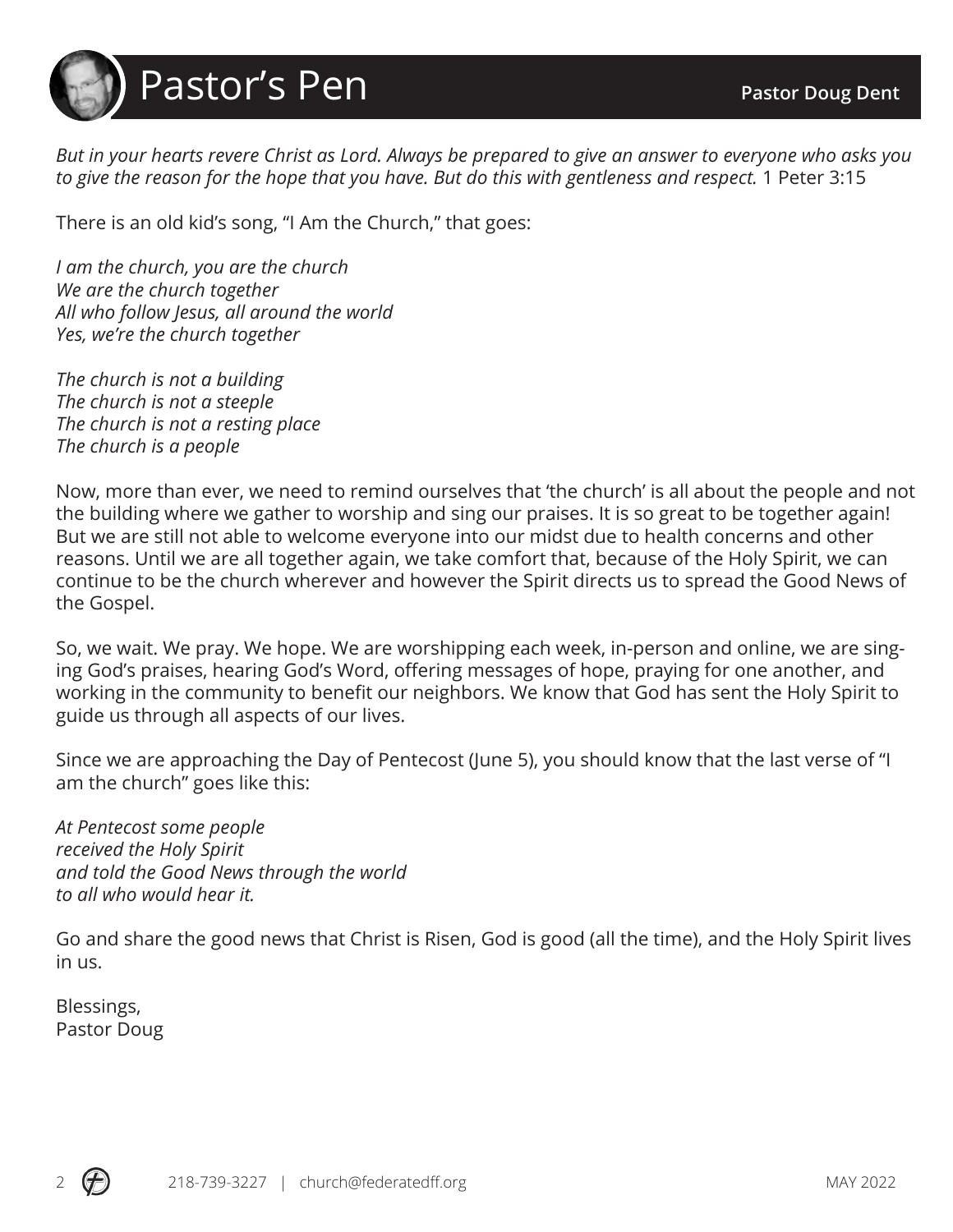

**Bells Play, May 8** @9:30am

**Ministry Nite, May 10** @6:30pm

**Sewing & Coffee, May 12** @10:00am

**Last Day of Sunday School, May 15**

**D&E Meet, May 19** @6:30pm

**Spring Clean Up Day, May 21** @9:00am

**Coffee At The Co-op, May 26** @1:00pm

**Sewing & Coffee, June 9** @ 10:00am

**Worship In Kirkbride Park & Muffins For Mission, June 12** @9:30am

**Worship In Kirkbride Park, July 10** @9:30am

**Sewing & Coffee, July 14** @10:00am

**Habitat 500 Breakfast, July 16** @7:30am

**Ministry Nite, August 9** @6:30pm

**Worship In Kirkbride Park & Blessing Of The Animals, August 14** @9:30am

**D&E Meet, August 18** @6:30pm

# *Connect with Federated*





If you would like to receive text updates from Federated Church, please **text the message @federated to the number 81010**.

# **Local Mission**

Thank you for your continued generosity with the Local Mission Fund! Those who are helped by this fund are extremely grateful for the extra support they receive during tough times. According to our policy, we are able to help each family or individual three times during a 12 month period, with up to \$100 a time, depending on funds. We assist with food, utilities, rent, and, in emergency situations, a night at a hotel. Donations can be put in the offering plate with Local Mission Fund in the memo line or dropped off in the church office. Thank you!



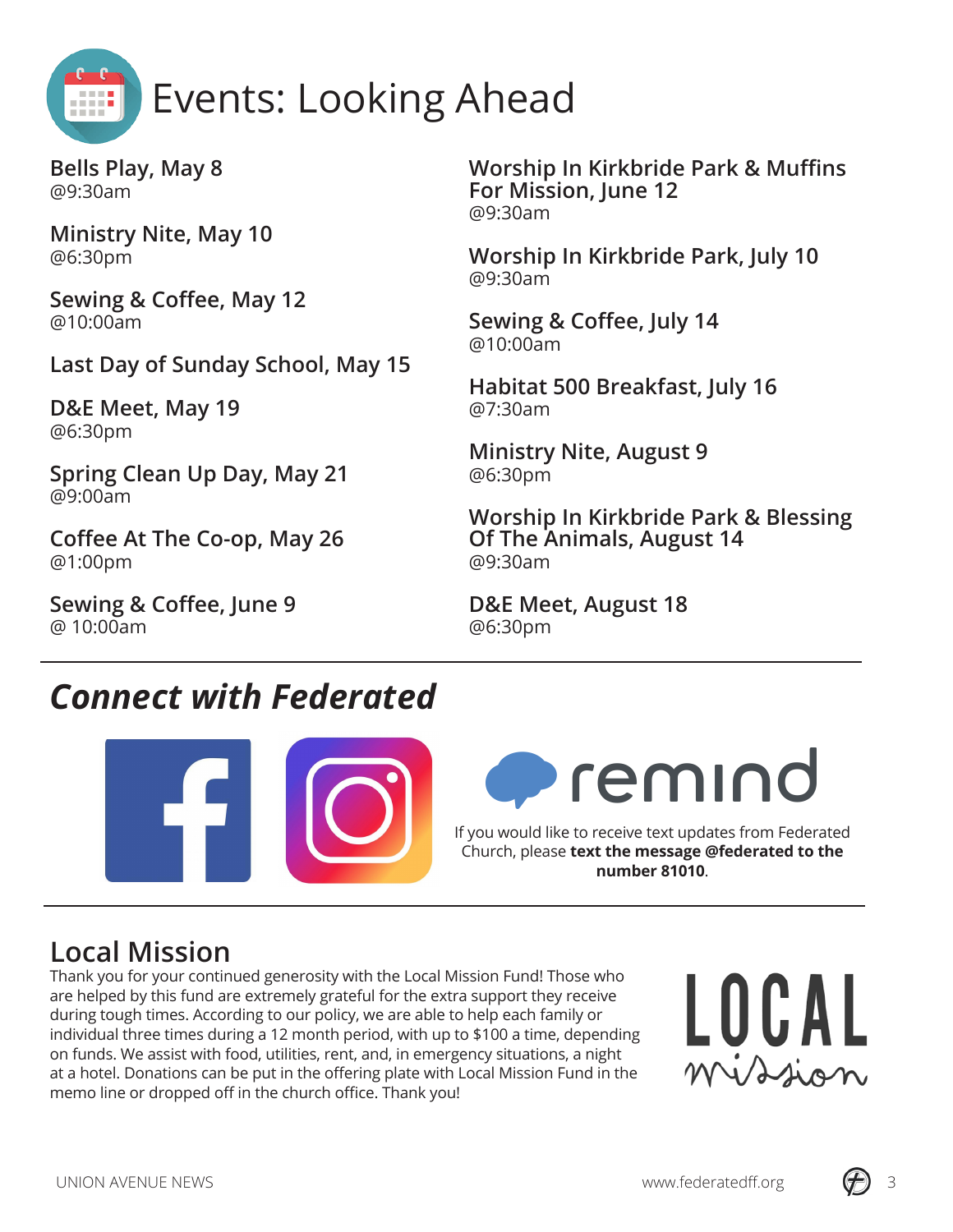"For behold, the winter is past; the rain is over and gone. The flowers appear on the earth, the time of singing has come, and the voice of the dove is heard in our land." (Song of Solomon, 2: 11-12). In the Song of Solomon, this verse rejoices in the return of this blessed season of renewal. What a gift spring is after such a long, cold winter!

As I write this, we are recovering from yet another day of "wintry mix"! I am certain we are all ready for warmer days and green grass! We have to keep telling ourselves that "April showers bring May flowers!"

The month of May also brings with it a change in our children's and youth ministries, as we shift gears and prepare for the summer months.

#### **Sunday School**

Our last day of Sunday school is May 15. This will also be the Ice Cream Social, Children and Youth Ministry Volunteer Recognition Sunday. Come celebrate these dedicated individuals who share their time and love with our awesome young people. We are sad to finish out the year as we had a great time learning and having fun together.

#### **Kidz Club**

The last day of Kidz Club was on Wednesday, April 27. We had such a wonderful year—going from studying God's Promises to US in the fall to studying several of the Psalms in the spring. We made some really amazing crafts and learned some great songs (which we truly enjoyed sharing with the congregation on Palm Sunday!) This fall we plan to start up on September 14 after school! I hope to see you all back and ready for more fun!

#### **Middle School Youth Group**

Our middle school youth group is growing almost every week with members inviting friends. We have a super assembly of kids. It is so much fun to hang out with them on Wednesdays. Each week we cover interesting topics of faith and life, we play games, and we spend time just having fun with one another. It is such a pleasure to spend time with this awesome young people! We will plan to meet after school through Wednesday, May 18. We will also be formulating a summer schedule of activities. We tend to meet once or twice a month over the summer, usually on Wednesday, for a special event.

#### **Senior High Youth Group**

It is always a bit sad at this time of year when we gear up to say "Godspeed!" to our graduating seniors. After spending a portion of our lives together learning about the deep things of life, it is both exciting and hard to see them take the next steps in their journey. With the end-of-year wrap up at school with concerts on Wednesdays, we will take a brief hiatus on May 11 and May 18 and then plan to meet together on May 25 for an "end of the school year" gathering. This won't be the end, however, as we will be formulating a summer schedule of special activities, usually once or twice a month on Wednesdays, through the warm months. Lots of our crew will be playing church softball as well.

When our middle school and high school students served the Lenten meal on April 6, we planned to work towards the goal of raising money for a new and improved "Octoball Court." We raised approximately \$400 so far and we are hoping to raise a total of \$1200 for the court. We believe it is most accessible for our ministries. If you are interested in contributing to the cause feel free to put a check in the offering plate and put ''Octoball Court'' in the memo line or make a donation on Tithely with the ''Octoball Court'' in the tag line. We are excited to see if this can happen before Vacation Bible School or the kick off to our fall ministries.

I was asked to share the recipe for the "Gourmet Macaroni and Cheese Meal" the youth served for the Lenten meal. They all did such a wonderful job. You can find the recipe on pg. 6.

#### **Vacation Bible School**

VBS is set for June 27-July 1, 2022 for 9am-noon. You can get the registration form from the church office or print off the church website (church@ federatedff.org).

 *Christian Education and Youth*

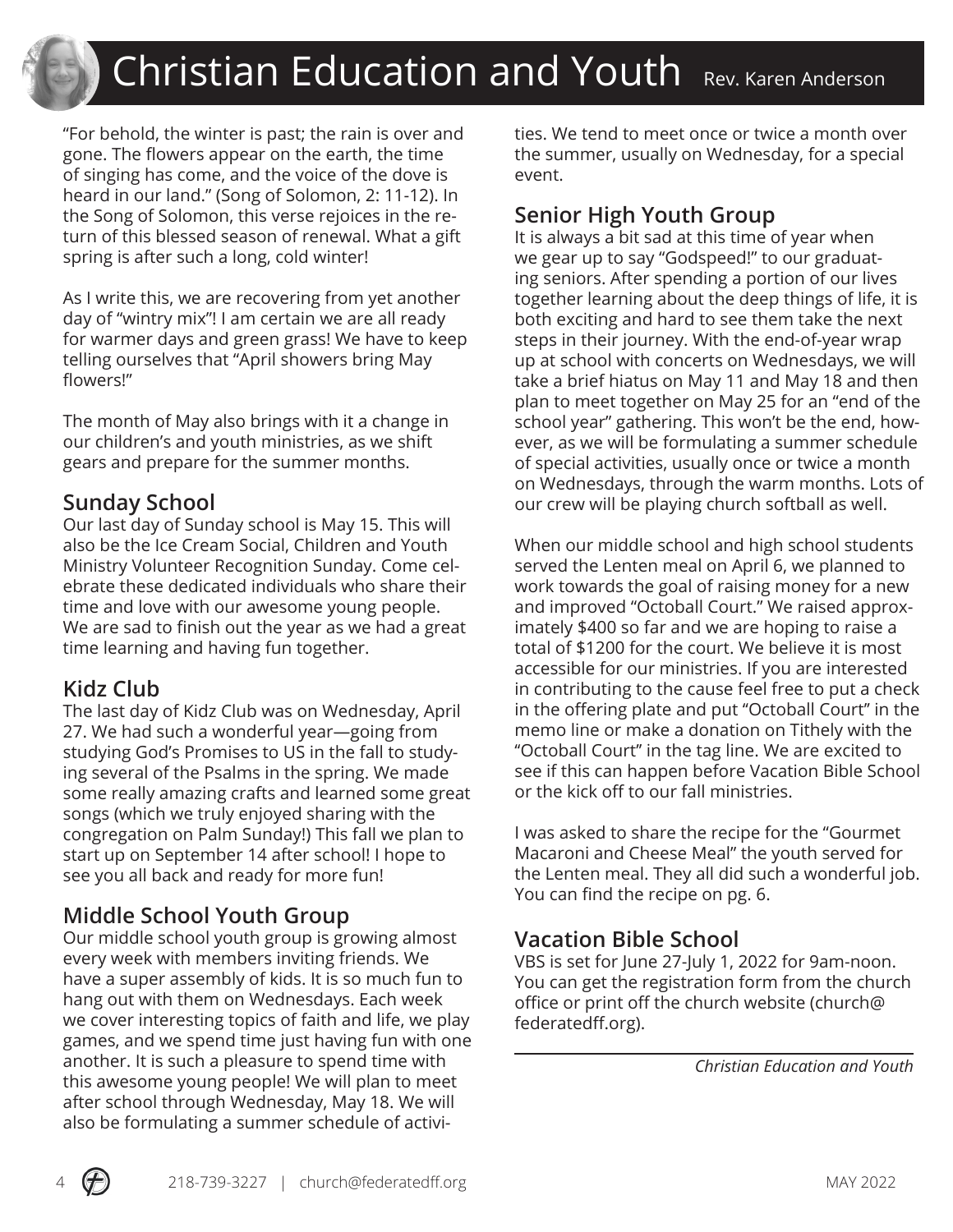

#### **Brianna's Vacation**

Brianna will be on vacation June 15-22. If anyone is willing to help in the church office on June 15 and 16 from 10am-2pm and Friday, June 17 from 9am-12pm let the church office know. If you are also able to help on June 20, 21, and 22 from 10am-2pm let the church office know. Thank you!

#### **Summer Edition**

The next newsletter you receive is the Summer Edition including both June and July. If you have news for either month, please submit this information to the church by May 15. The next submission date will be July 15 for the August Newsletter. Committeess and D&E will not meet in July.

#### **Presbytery News**

The Presbytery of MN Valleys will meet:

Tuesday, June 7 Hope Presbytery Church in Spicer, MN from 9:00 – 10:30 a.m.

Tuesday, August 16 (zoom) from 7:00-8:30 p.m.

Saturday, October 8 in person from 10-3:00 p.m. (location: First Presbytery Church in St. Cloud)

Tuesday, December 6 (zoom) from 6:30-8:00 p.m.

#### **Online Worship**

To access federated Church's online worship services, visit the church website (www.federatedff.org). There are three ways to view worship videos:

1. Click the worship slide on the homepage.

2. Click the YouTube or Facebook icon at the bottom of the homepage.

3. Click the "Resources" tab (top right), click "Live Stream Worship," and click a service to view.

#### **Church Office**

The church office hours are from 10am-2pm Monday-Thursday and 9am-12pm of Fridays. The church office will be closed on Memorial Day.

#### **2022 Synod School**

The Synod of Lakes and Prairies is hosting Synod School from July 24-29, 2022 at Buena Vista University in Storm Lake, IA. This is a great event for anyone seeking a fun and faith-based learning experience during the summer. There are activities for children, teens, and families. The workshop catalogue and registration materials are available in the church office or www.lakesandprairies.org.

# **Paul Shol's Address**

Paul Shol 179 EFGS/FL Unit #61384 APO, AE 09877-1384

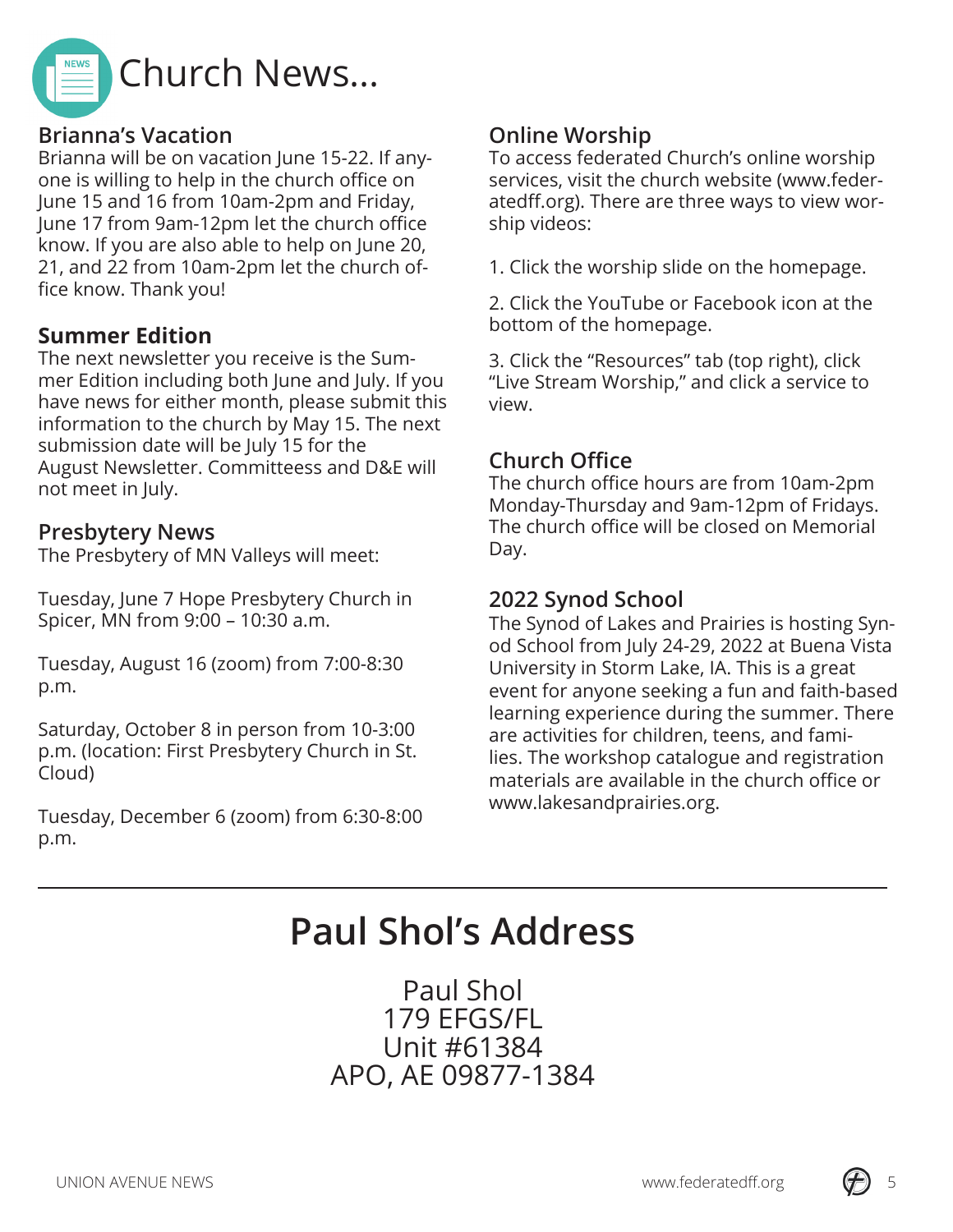

#### **Fellowship Committee**

Ice Cream Social

Let's celebrate the Sunday School year! On Sunday, May 15 at 10:15am, we will gather to enjoy delicious ice cream treats!

#### Softball

Federated Church is recruiting players for the Federated 2 team. Players of any skill are accepted. Federated will play on Tuesday evenings from mid-May to early August. Contact Dennis Bowman for more information at (218-332-0776).

#### **Worship Committee**

#### **NEW! Sing-a-long before worship on the 2nd and 4th Sundays!**

Come early for worship and sing-a-long with the Praise Team to some favorite praise songs and

#### **Chicken Bacon Ranch Mac and Cheese Casserole**

Ingredients

- 
- 10 slices bacon, diced 3 cups shredded chicken (see
- recipe notes for substitutions)<br>1 oz. package dried ranch<br>dressing seasoning
- 
- 
- 
- 
- 
- 
- 3 Tbsp. unsalted butter<br>• 4 cloves garlic, minced<br>• 3 Tbsp. all-purpose flour<br>• 2 cups haavy cream<br>• 2 cups half and half<br>• 1/2 cup grated Parmesan<br>• 1 1/2 cups shredded Mozzarel-<br>• 1 cup shredded cheddar<br>• 1 cup shredde
- 
- salt and pepper, to taste<br>1 lb. dry large elbow pasta
- 

Nutrition

Calories: 884kcal | Carbohydrates: 52g | Protein: 36g | Fat: 58g | Saturated Fat: 31g | Cholesterol: 207mg | Sodium: 959mg | Potassium: 471mg | Fiber: 1g | Sugar: 2g | Vitamin A: 1545IU | Vitamin C: 1.4mg | Calcium: 461mg | Iron: 1.5mg

As found at "The Chunky Chef", online recipe blogsite,

hymns on the 2nd and 4th Sundays each month. We'll start singing about 9:15am. If you have a favorite song you'd like to sing, let us know!

#### **Summer Worship**

We will worship in Kirkbride Park on the SECOND SUNDAY each month (June-September). So, pray for nice weather on June 12, July 10, August 14, and September 11 (Rally Day). Treats will be served after worship!

#### **Board of Managers Committee**

Saturday, May 21 the Board of Managers are looking for volunteers to help with a spring clean up day at Federated. Clean up will be from 9am-12pm both inside and outside of the church building. If you are interested in helping with this project a signup sheet will be in the Narthex.

#### **Instructions**

1. Boil pasta 1 minute shy of al dente (see package for ap-<br>proximate time), drain. Stir with a drizzle of olive oil to pre-<br>vent sticking. Set aside.

2. Preheat oven to 375 F degrees and butter a 3 quart bak-<br>ing dish. Set aside.

3. To a large, deep skillet, or Dutch oven, add bacon and cook over MED-LOW heat until crisp. Remove with a slotted spoon to a plate, then drain all but 1 Tbsp. of the bacon fat. 4. Increase heat to MED, and add shredded chicken and ranch seasoning, and cook, stirring to coat. Cook 2-3 min- utes. Remove to a plate.

5. Add butter and garlic, cooking about 30 seconds, until garlic is fragrant. Add flour and whisk together to form a paste. Slowly add in heavy cream and half and half, whisk-<br>ing vigorously as you add the liquids. Once all liquids are in the pot, cook, whisking often, for 3-5 minutes, until thick-<br>ened.

6. Stir in all of the Parmesan cheese, half of the mozzarella and half of the cheddar. Melt cheese completely, then stir in cooked pasta, chicken, and half of the bacon pieces. 7. Transfer to prepared baking dish and top with remaining mozzarella, cheddar, and bacon. Bake 25-30 minutes, until bubbly and cheese is melted.

Notes<br>Shredded chicken can be substituted with 2-3 boneless skin-Shredded chicken can be substituted with 2-3 boneless skin-<br>less chicken breasts or 4-5 boneless skinless chicken thighs. In step 4, add chicken and ranch, then cook until golden brown and cooked through to an internal temperature of 165 F degrees.

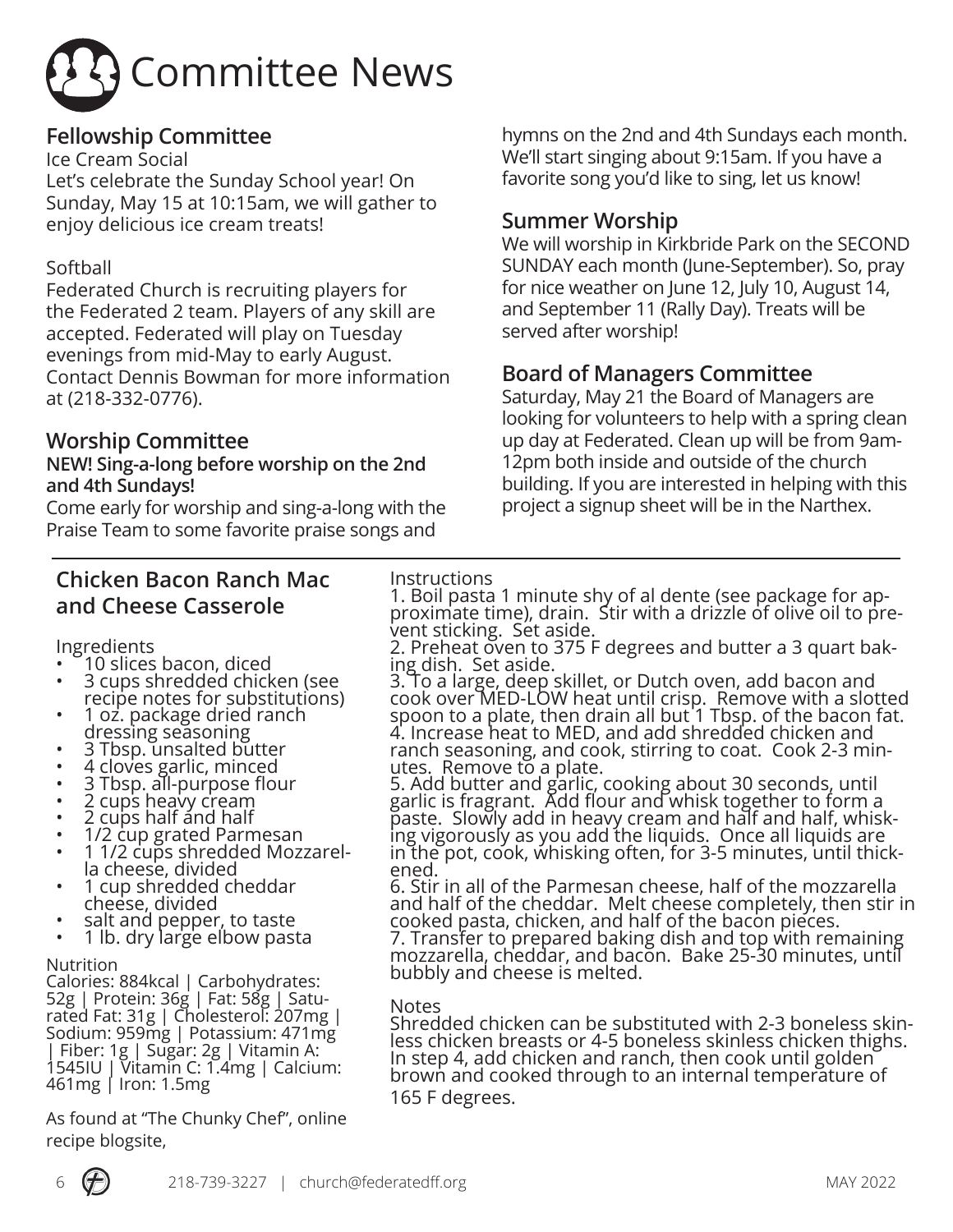### **Greeters and Coffee Hosts**

**MAY 2022 Sunday, May 1** 9:30am Troy & Kerian Stenstrom

**Sunday, May 8** 9:30am **Matt & Donna Solin**

**Sunday, May 15** 9:30am Greg & Kathy Truax

**Sunday, May 22** 9:30am TBD

#### **Sunday, May 29** 9:30am James & Rebecca Michael

**REMINDER:** Greeters are also passing the offering plate for that Sunday. Check your email for reminders on greeter duties. Greeters are asked to refrain from contact (please do not shake hands or pass out bulletins). If you are uncomfortable worshipping in person or serving as a greeter, please let Brianna know. We understand the need for safety and respect your choice.

# **Ministry Nite: MAY 10 - 6:30PM**

Please email your minutes to church@federatedff.org. If you are unable to attend, please contact your chairperson. If your committee does not make a quorum, please schedule a time for your committee to meet before the next Ministry Nite. Reminder: Committees do not meet in July.

# **Stewardship Report**

| <b>General Fund Report</b>          |          |  |  |
|-------------------------------------|----------|--|--|
| Revenue                             | \$27,238 |  |  |
| Expenditures                        | \$33,289 |  |  |
| <b>Year to Date Pledge Offering</b> |          |  |  |
|                                     |          |  |  |
| <b>Budgeted</b>                     | \$91,149 |  |  |

#### **Grocery Receipts THE GROCERY RECEIPTS**

| <b>Service Food</b> |             |
|---------------------|-------------|
| April               | \$12,268.35 |

# **Newsletter Deadline**

**Articles and announcements are due the 15th of each month. Please send the by email whenever possible. The church staff reserves the right to edit articles for content and space.**

## **Women's Bible Study**

We recently wrapped up our study of the Book of Hebrews, and so we began our spring and summer study of 1 Timothy. We hope to continue through June and part of July before taking a break at the end of the summer. Please join us on Tuesday mornings at 11:15. It is a wonderful group of people who love to learn more about God's word for us!

# **Coffee Hours**

Women: Tuesdays, 10am

Men: Fridays, 10am

Sunday Morning: 10:30am

# **The church staff wants to know...**

We rely on you to contact us with your email, phone or address changes. If you are not receiving our emails, but would like to, please contact to church office. Also contact us for pastoral care or parish nursing needs. Please call 218-739-3227 or email church@federatedff.org